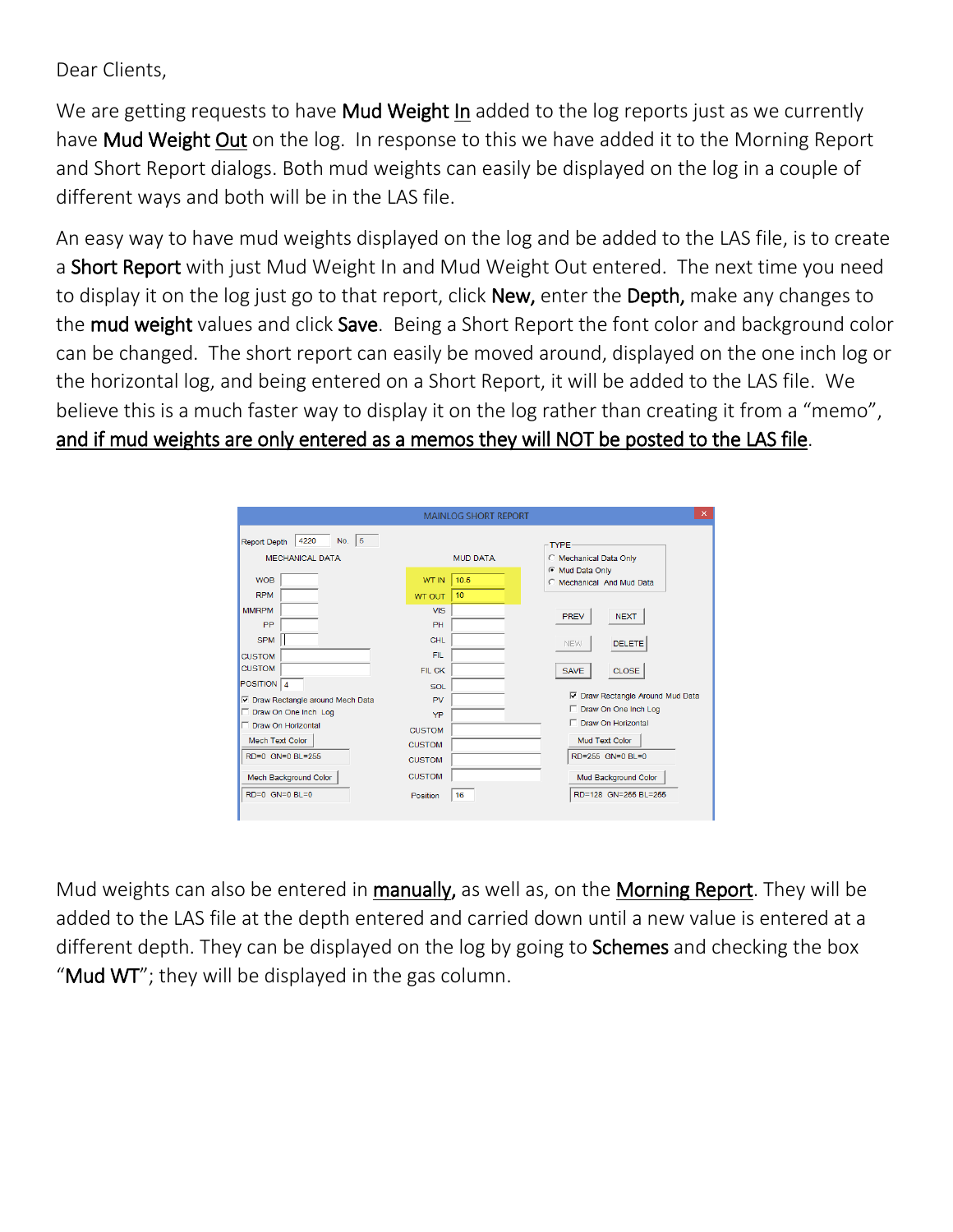| <b>Enter Gas</b>                                 |  |  |  |  |
|--------------------------------------------------|--|--|--|--|
| Enter MUD WT for 4076                            |  |  |  |  |
| Mud Wt In<br>Max Entries<br>9.4                  |  |  |  |  |
|                                                  |  |  |  |  |
| <b>I⊽</b> Mud Wt In<br>□ Custom Data             |  |  |  |  |
| □ Mud Wt Out<br>T Custom Data 2<br>Custom Data 3 |  |  |  |  |
|                                                  |  |  |  |  |
| Cancel<br>Done                                   |  |  |  |  |

| $\mathsf{x}$<br><b>MAINLOG MORNING REPORT</b>                                                                                                                                                        |                           |  |  |  |  |
|------------------------------------------------------------------------------------------------------------------------------------------------------------------------------------------------------|---------------------------|--|--|--|--|
| Use format month-day-year [12-12-04]                                                                                                                                                                 | Save<br>Save Short Report |  |  |  |  |
| UNIT PHONE<br>DATE 1-20-12<br>Report Time: 7:38 AM<br>Report No.:  <br>$\overline{3}$<br>EST TD O<br>DAY NO $\sqrt{3}$<br>DAYS LOGGING<br>START LOGGING<br>$\sqrt{3}$<br>SPUD 1-18-12<br>$1.18 - 12$ | New                       |  |  |  |  |
|                                                                                                                                                                                                      | Delete                    |  |  |  |  |
| PRESENT OPERATIONS: MIXING LCM<br>DEPTH: 4297                                                                                                                                                        | Next                      |  |  |  |  |
| AVG ROP:  <br>FOOTAGE SINCE LAST REPORT: 477<br>HRS ON BOT 0.00                                                                                                                                      | Previous                  |  |  |  |  |
| LAGTIME: 0 min, 0 stk SURVEY:                                                                                                                                                                        |                           |  |  |  |  |
| FORMATION: CHERRY CANYON<br>NEXT TOP:                                                                                                                                                                | Print                     |  |  |  |  |
| TOT<br>C <sub>2</sub><br>DEPTH<br>SOURCE<br>C1<br>C <sub>3</sub><br>IC4<br>NC4                                                                                                                       | <b>FLARE</b><br>CHOKES    |  |  |  |  |
| BACKGROUND GAS:<br>124<br>344<br>124<br>53<br>$\Gamma$ SEP<br>8<br>0<br>MAX FORMATION GAS:<br>450<br>2880<br>At $\boxed{0}$<br>$\Gamma$ SEP<br>640<br>128<br>32<br>3930                              | Printer Setup             |  |  |  |  |
| MAX CONNECTION GAS: 0<br>At $\boxed{0}$<br>$\sqsubset$ SEP<br>$\overline{0}$<br>$\overline{0}$<br>$\overline{0}$<br>ō<br>$\overline{0}$                                                              | <b>CLOSE</b>              |  |  |  |  |
| MAX TRIP GAS:<br>$\Box$ SEP<br>$\overline{0}$<br>$\overline{0}$<br>$\overline{0}$<br>ō<br>$\overline{0}$<br>0                                                                                        |                           |  |  |  |  |
| LITHOLOGY: 80% SS, 20% SH                                                                                                                                                                            |                           |  |  |  |  |
|                                                                                                                                                                                                      |                           |  |  |  |  |
| MUD PROPERTIES: @ 0                                                                                                                                                                                  |                           |  |  |  |  |
| WT OUT 10<br>$VIS \overline{29}$<br>$PV$ $\overline{0}$<br>GELS  <br>FIL.<br>WT IN 10.5<br>$\top$ YP $\boxed{0}$<br>PH 11                                                                            |                           |  |  |  |  |
| CAKE<br>HT.HP.FL<br>PM 0.00<br>PF 0.00<br>$MF$ 0.00<br>CA<br>$SD$ $0.00$<br>⊤ so∟  <br>CHL                                                                                                           |                           |  |  |  |  |
| ELEC STAB 0.00<br>$OL$ $0.00$<br>$\overline{C}$ CACL $\overline{0.00}$<br>SALT $0.00$<br>$H20$ 0.00<br>$0 \wedge \sqrt{2}$                                                                           |                           |  |  |  |  |
| DAILY COST 0.00<br>$\top$ TOTAL COST $\boxed{0.00}$<br>$XLLM$ $0.00$<br>LCM $0.00$                                                                                                                   |                           |  |  |  |  |
| DRILLING PARAMETERS:                                                                                                                                                                                 |                           |  |  |  |  |
| WOB 15/45 RPM 60 PP 1100 SPM 48                                                                                                                                                                      |                           |  |  |  |  |
| COMMENTS:                                                                                                                                                                                            |                           |  |  |  |  |
| TRIP OUT OFF HOLE. MIXING LCM PILL, LOST RETURNS @ 4297'                                                                                                                                             |                           |  |  |  |  |
|                                                                                                                                                                                                      |                           |  |  |  |  |
|                                                                                                                                                                                                      |                           |  |  |  |  |
|                                                                                                                                                                                                      |                           |  |  |  |  |
|                                                                                                                                                                                                      |                           |  |  |  |  |
|                                                                                                                                                                                                      |                           |  |  |  |  |

| $\times$<br><b>Edit Log Schemes</b>                              |                                                    |                             |  |  |
|------------------------------------------------------------------|----------------------------------------------------|-----------------------------|--|--|
| Scheme Name Mudlog                                               |                                                    |                             |  |  |
| Scheme Number                                                    |                                                    |                             |  |  |
| Elog Curves (check to turn on)                                   |                                                    |                             |  |  |
| Gamma Ray                                                        | $\Box$ RES 10                                      | Previous                    |  |  |
|                                                                  |                                                    |                             |  |  |
| Density Porosity                                                 | $\Gamma$ RES 20                                    | Next                        |  |  |
| □ Neutron Porosity                                               | $\Box$ RES 30                                      |                             |  |  |
| Crossplot Porosity                                               | $\Gamma$ RES 60                                    | Save                        |  |  |
| $\Gamma$ Sonic                                                   | $\Box$ RES 90                                      |                             |  |  |
| <b>SP</b><br>г.                                                  | $\Box$ RES 120                                     | Close                       |  |  |
| $\sqcap$ PE                                                      | □ Bulk Volume Water<br>Highlight Sw below (x perc) |                             |  |  |
| $\Gamma$ Sw                                                      | 0.00<br>$\Box$ Caliper                             |                             |  |  |
| Mudlog Data                                                      |                                                    |                             |  |  |
| $\overline{\vee}$ Out Lines<br>$\overline{\mathbf{v}}$ Lithology | <b>▽</b> Mud Wt<br>$\Gamma$ Flare                  | F Plot Density On Rate Grid |  |  |
| $\nabla$ Rates<br>$\overline{V}$ Gas                             |                                                    |                             |  |  |
| $\overline{\triangledown}$ Shows<br>$\Box$ Lag Time              | CO <sub>2</sub><br>г                               |                             |  |  |
| $\Box$ WOB<br>$\nabla$ Descriptions                              | □ Calcimeter/Hardness 区 Memo's                     | $\Box$ Wrap                 |  |  |
| $\overline{\vee}$ Notes                                          | □ Temperature V Use Hardness Label                 |                             |  |  |
|                                                                  |                                                    |                             |  |  |
|                                                                  |                                                    |                             |  |  |
|                                                                  |                                                    |                             |  |  |
|                                                                  |                                                    |                             |  |  |